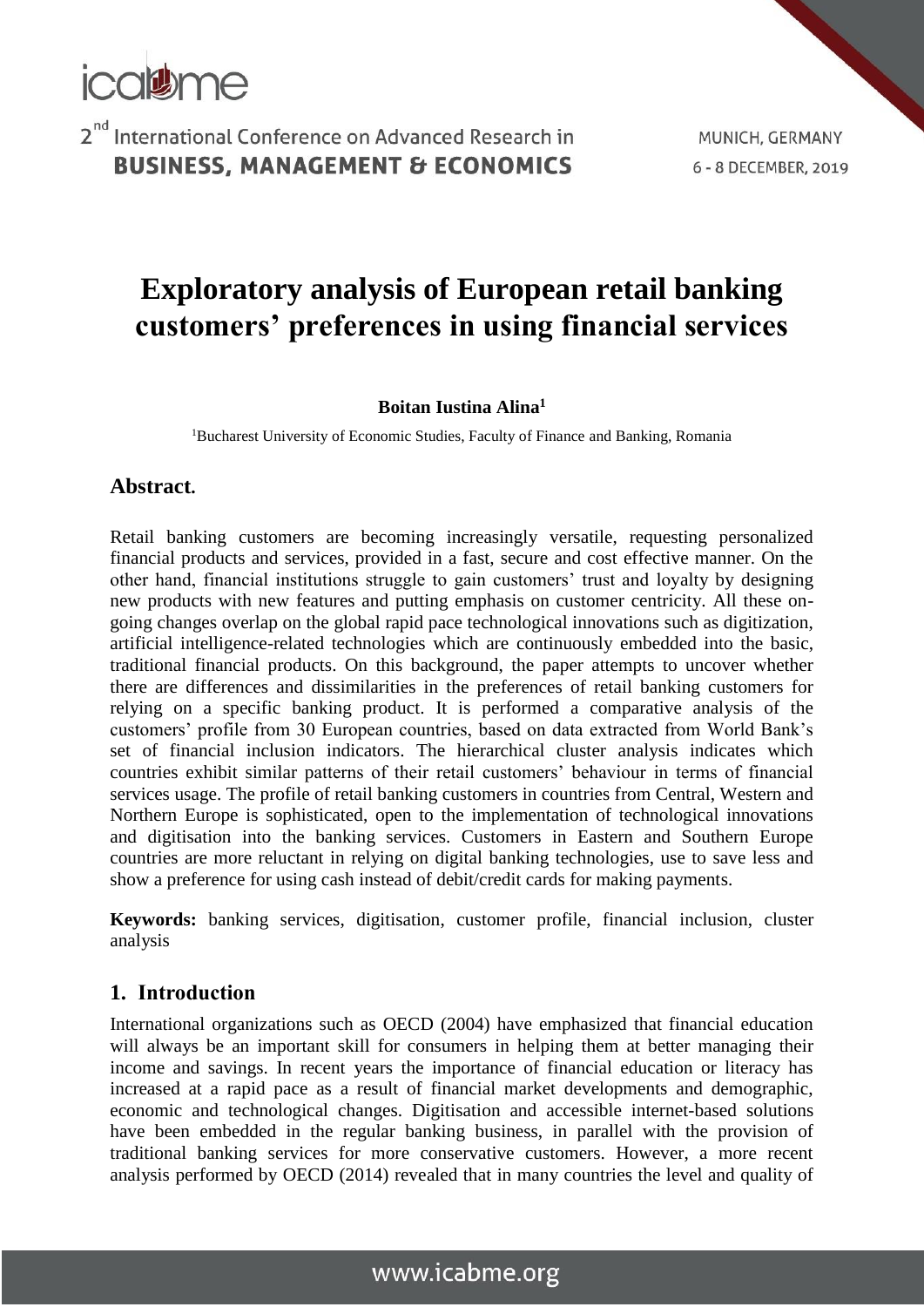

MUNICH, GERMANY 6 - 8 DECEMBER, 2019

households' saving is still insufficient to meet their own long-term financial needs and cope with the risks that they might face. For instance, only 22% of worldwide adults use to regularly save in a formal savings account.

van Rooij et al. (2007) warn that with the passing of time individuals will be increasingly put in charge of their own financial security after retirement. They notice that although the supply of complex financial products has increased considerably, there is still little or no information about whether individuals have the financial knowledge and skills to adapt in this new financial environment.

Another concern raised by some studies (Yoong, 2011) is related to the suboptimal financial decisions made by financially unsophisticated consumers who are the most exposed to lasting negative consequences for long-term wealth accumulation and welfare. OECD (2014) adds that it is vital that households' financial assets be used more appropriately in order to spur growth whilst ensuring that households can cope with important long-term risks.

S&P Global Financial Literacy Survey (2015) uncovered that state intervention for designing policies meant to stimulate access to financial services was beneficial as the number of people holding banking accounts and applying for bank loans has rapidly increased.



*Source: S&P's Global Financial Literacy Survey (2015)*

It can be noticed that European countries exhibit broad heterogeneity in terms of financially literate people, from 14% to over 71% of total population.

Other approaches focused on the study of bank customers' needs and priorities when addressing to a bank. In this regard, a study performed by the Centre for Financial Inclusion

### www.icabme.org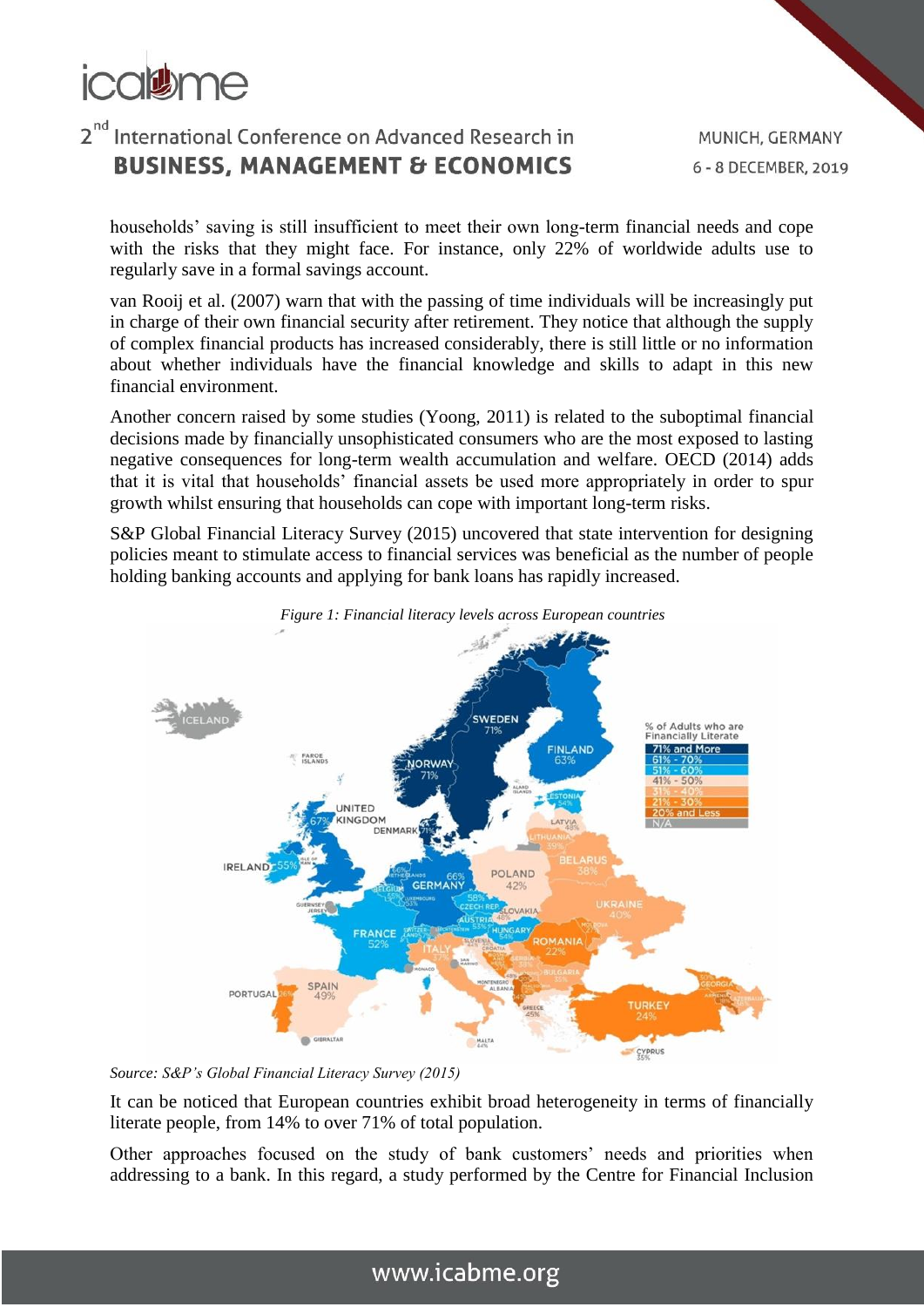

(Rhyne, 2018) claims that customer wishes are actually pretty simple, irrespective the level of income earned or the country they live: they want banking services that help them in accomplishing goals and solve problems. In addition, they highly value a positive experience with their bank, expressed in terms of safety, trust, and understanding.

Another comprehensive study conducted by Accenture (2019) surveyed 47,000 banking and insurance customers across 28 markets in Asia-Pacific, Europe, Latin America, Middle East and Africa, and North America. Their findings show that customers value integrated propositions and tailored offerings designed to meet their core needs, as well as a trustworthy relationship.

Paper's aim is to identify the preferences of retail banking consumers living in European countries, in a comparative fashion. Based on a comprehensive set of indicators illustrating the degree of use of financial products and services, it is applied a statistical method called cluster analysis to perform a classification of countries into homogenous groups, characterised by a high degree of similarity of these indicators. The analysis will reveal those European countries exhibiting a similar profile of banking customers, an indirect outcome being that of signalling the degree of financial inclusion within a given country.

The paper is structured as follows: the second part describes the methodological issues and variables' statistical features. The third part discusses the findings obtained, while the last one concludes.

#### **2. Methodology and variables description**

The most appropriate method for conducting the investigation of retail customer profile is the Cluster Analysis, an unsupervised exploratory technique meant to uncover latent, hidden patterns or similarities within a large dataset of variables. As Sorensen & Gutierrez (2006, p.7) explain, cluster analysis is a valuable tool to examine complex relations among national characteristics and across countries, without imposing any a priori restrictions on these interrelationships. When these linkages are too complex to be modelled under a singleequation framework, using cluster analysis in order to let the data speak for themselves is a better option. Therefore, cluster analysis acts as a complementary analysis to regression-style approaches.

The main outcome of this method relies on identifying homogenous groups of countries, depicting similar features. The visual representation of this clustering is called dendrogram or hierarchical tree. The analysis is performed through a hierarchical clustering algorithm, countries being successively merged by computing a similarity coefficient (squared Euclidean distance) and selecting a linkage method (Ward's method). The study comprises 30 European countries and has been performed for 2017 year-end data, the list of variables being extracted from World Bank's database titled G20 basic set of financial inclusion indicators. The 10 variables considered as proxy for the financial literacy or usage of financial services by retail customers are illustrated in table 1, accompanied by their descriptive statistics.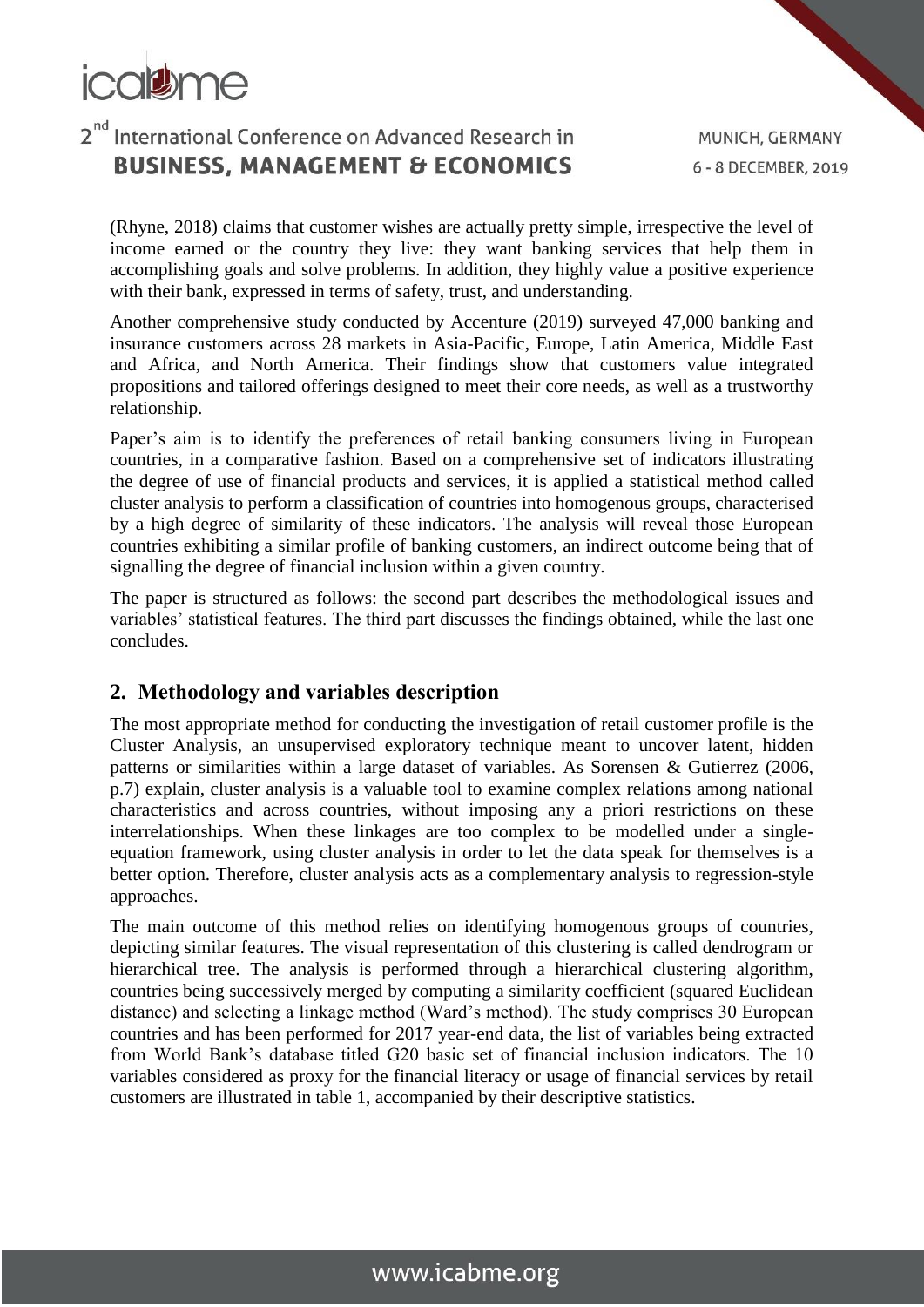# **icaisme**

## 2<sup>nd</sup> International Conference on Advanced Research in **BUSINESS, MANAGEMENT & ECONOMICS**

MUNICH, GERMANY 6 - 8 DECEMBER, 2019

|                                                                                              | No. of<br>obs. | Minimum | Maximum | Mean  | Std.<br>Deviation | Skewness | Kurtosis |
|----------------------------------------------------------------------------------------------|----------------|---------|---------|-------|-------------------|----------|----------|
| Account (%<br>age $15+$ )                                                                    | 30             | 57.75   | 99.92   | 91.45 | 9.97863           | $-1.745$ | 3.371    |
| Account (%<br>age $60+)$                                                                     | 30             | 46.34   | 100.00  | 89.86 | 14.91762          | $-1.765$ | 2.259    |
| Account,<br>income, poorest<br>40%                                                           | 30             | 37.83   | 100.00  | 87.76 | 14.58049          | $-1.915$ | 4.059    |
| <b>Borrowed</b> from<br>a financial<br>institution in<br>the past year                       | 30             | 11.19   | 72.15   | 39.81 | 16.30614          | .160     | $-.690$  |
| Made or<br>received digital<br>payments                                                      | 30             | 47.23   | 99.39   | 87.98 | 12.12005          | $-1.628$ | 3.146    |
| Made payment<br>using a mobile<br>phone or the<br>internet                                   | 30             | 10.74   | 85.12   | 48.17 | 20.64745          | .077     | $-.625$  |
| Main source of<br>emergency<br>funds: savings                                                | 30             | 22.18   | 76.85   | 51.28 | 15.00896          | $-.469$  | $-.685$  |
| Saved at a<br>financial<br>institution                                                       | 30             | 12.66   | 79.33   | 45.33 | 16.77348          | $-.099$  | $-.444$  |
| Used a debit or<br>credit card to<br>make a<br>purchase in the<br>past year                  | 30             | 25.89   | 95.69   | 74.88 | 18.37707          | $-1.060$ | .455     |
| Used a mobile<br>phone or the<br>internet to<br>check account<br>balance in the<br>past year | 30             | 12.26   | 88.84   | 54.13 | 20.50718          | $-.217$  | $-.305$  |

*Table 1: Main descriptive statistics*

*Source: author, based on SPSS*

Valuable information is provided by standard deviation statistic, which measures the dispersion around mean of the values recorded by each indicator. A high level of standard deviation signifies increased heterogeneity of data, the presence of extreme values in the sample of observations. This is the case for all indicators considered, the highest spread being recorded by two indicators: payments made using a mobile phone or the internet and usage of mobile phone or the internet to check the account balance. The maximum and minimum statistics confirm this broad variability of data. Skewness and kurtosis statistics show that no indicator exhibits a normal distribution.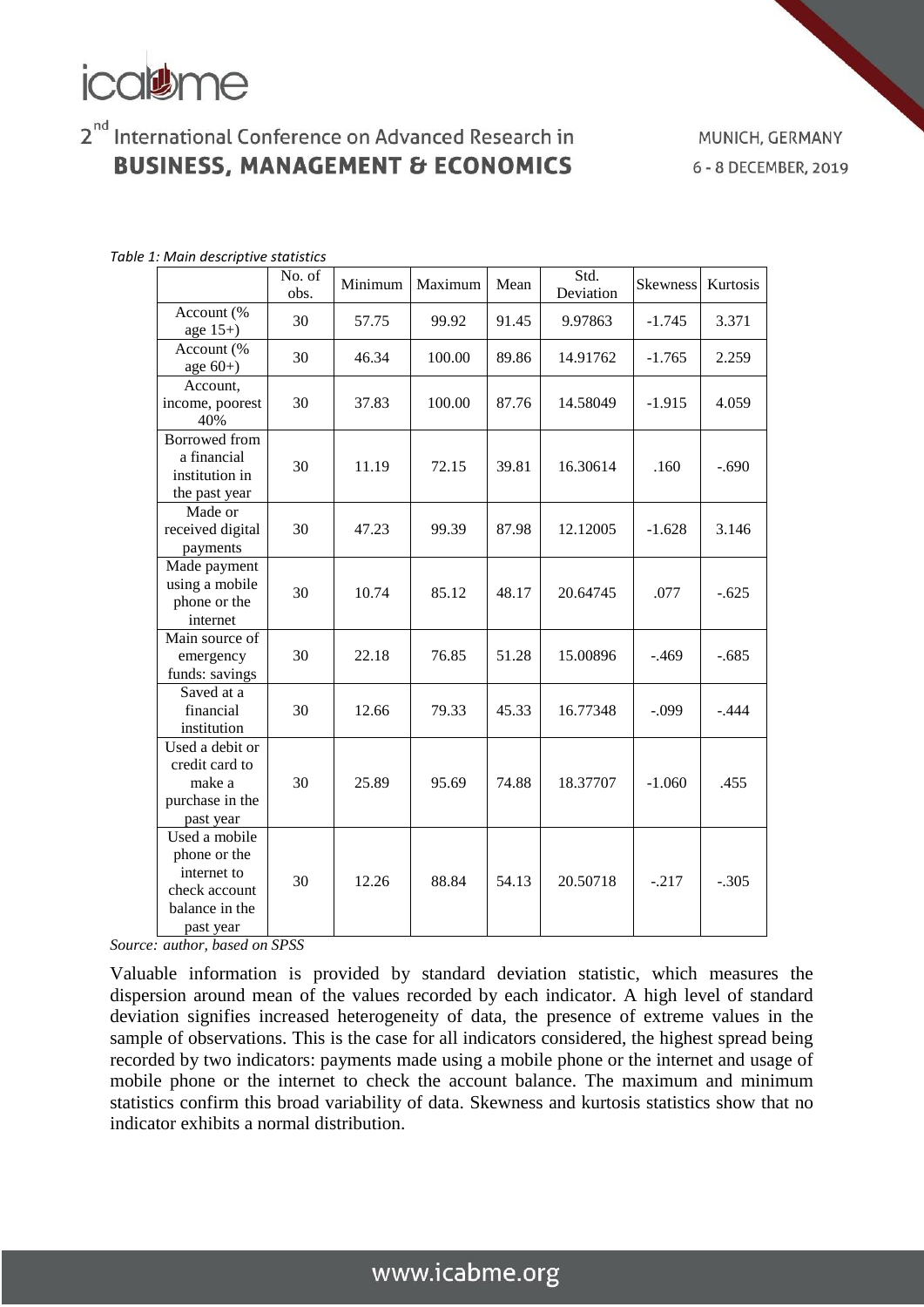

MUNICH, GERMANY 6 - 8 DECEMBER, 2019

#### **3. Findings and interpretation**

Before conducting the cluster analysis, all variables have been standardized. The main outcome of the cluster analysis is represented by a visual plot called dendrogram (see figure 2) that summarizes in an easy to understand manner the successive merging of countries into similar groups.







According to the clustering algorithm, the more lately a country enters the hierarchical tree, the more dissimilar it is compared with the previous ones. In order to benefit from a closer, indepth look at countries' intrinsic features, it had been analysed only the clusters formed in the lowest distance interval (0-5), as depicted by figure 2.

### www.icabme.org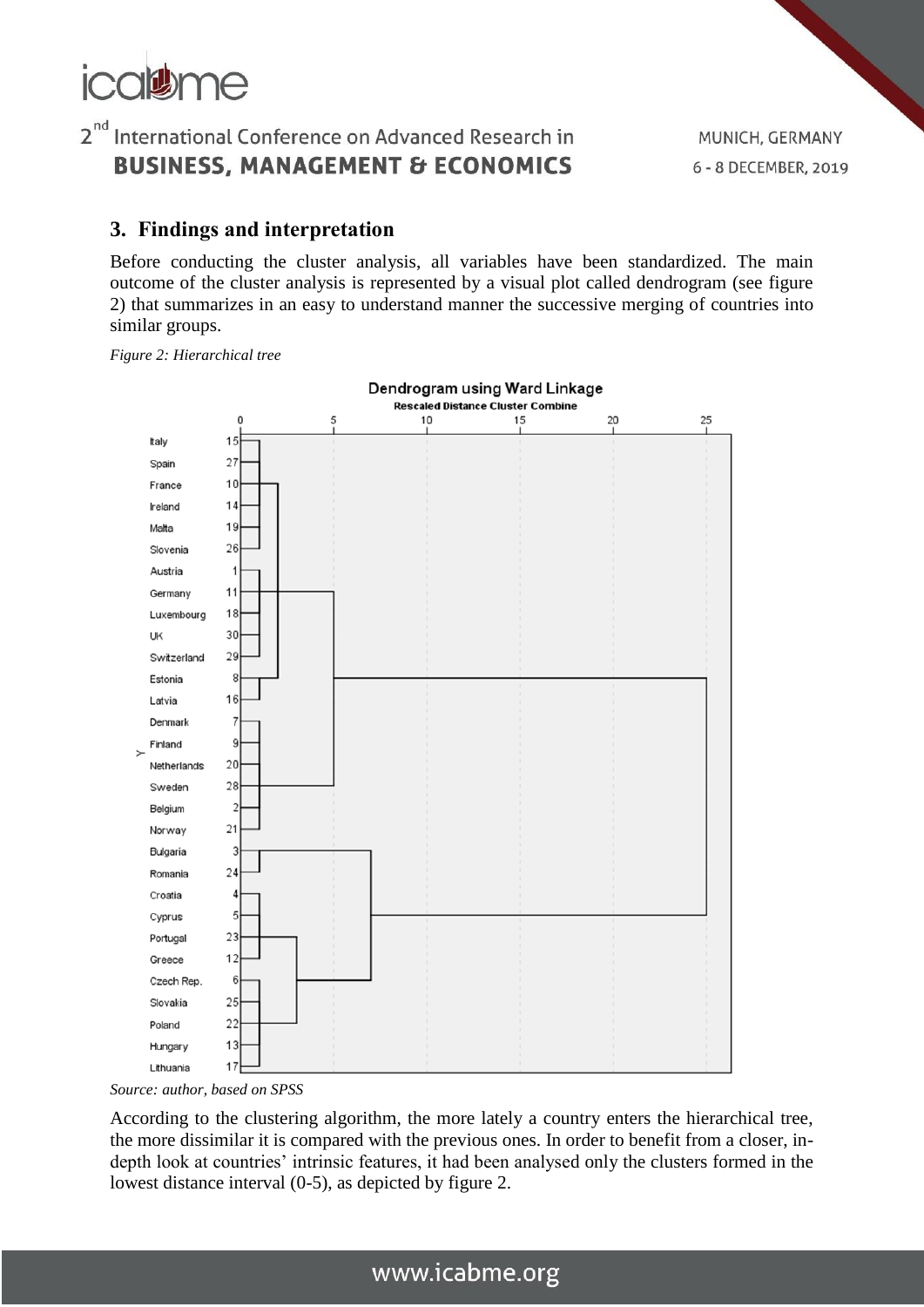# colum

## 2<sup>nd</sup> International Conference on Advanced Research in **BUSINESS, MANAGEMENT & ECONOMICS**

The clustering obtained comprises four homogenous groups and illustrates in a visual snapshot the presence of heterogeneity between European countries. To gain an insight into the specific features of each cluster, one has to rely on initial financial indicators' values at end-2017. Thus, the clustering obtained records the following characteristics:

- the first cluster gathers most European countries from Central, Western and Northern Europe. The overwhelming part of retail banking customers in these countries (between 93 and 98%) holds a current account (irrespective they are young or elderly), even the poorest 40% of population holds a current account in proportion of 88-98%. People in these countries exhibit the highest willingness for borrowing from financial institutions, record above average levels of money saved and of preference to rely on savings in case of emergency. The same increased, above average preference appears when relying on debit/credit cards for purchases, on digital payments or in using internet banking to regularly check the account balance.

- countries included in the second cluster depict the highest values in terms of all indicators considered, with only one exception: borrowed amounts, which anyway range above the sample average. This finding suggests that people is routinely relying on banking services, both basic and new, internet-based ones and has the highest degree of financial literacy and financial inclusion among any other European country.

- the third cluster is composed by only two countries: Romania and Bulgaria, which persistently record the lowest values in terms of all the financial indicators considered. As previous studies revealed, these countries witness poor financial literacy levels and low usage of financial services, especially of the internet-based ones. The present analysis confirms once again that no visible developments have occurred in rising the financial literacy and inclusion of residents.

- the last cluster gathers countries mainly from Central and Southern Europe, which exhibit below average values for all the considered indicators. This finding opens the way towards further improvements of financial inclusion.

#### **4. Conclusions**

The findings indicated the presence of heterogeneity between European countries, some of them being in a catch-up process (countries in group 4) whiles others (countries in group 3) needing structural reforms, the design of appropriate, tailor-made policies and strategies for increasing people' financial inclusion and more involvement of financial institutions in explaining and promoting the use of financial services. Thus, the overall picture is mixed as 19 out of 30 European countries record high levels of all financial inclusion indicators, while the remaining ones fluctuate at levels below sample's average.

Two countries, Romania and Bulgaria, formed a separate cluster suggesting that their features are increasingly dissimilar from any other country.

Therefore, we can conclude that the profile of retail banking customers in countries from Central, Western and Northern Europe is sophisticated, open to the implementation of technological innovations and digitisation into the banking services. Customers in Eastern and Southern Europe countries are more reluctant in relying on digital banking technologies, use to save less and show a preference for using cash instead of debit/credit cards for making payments.

## www.icabme.org